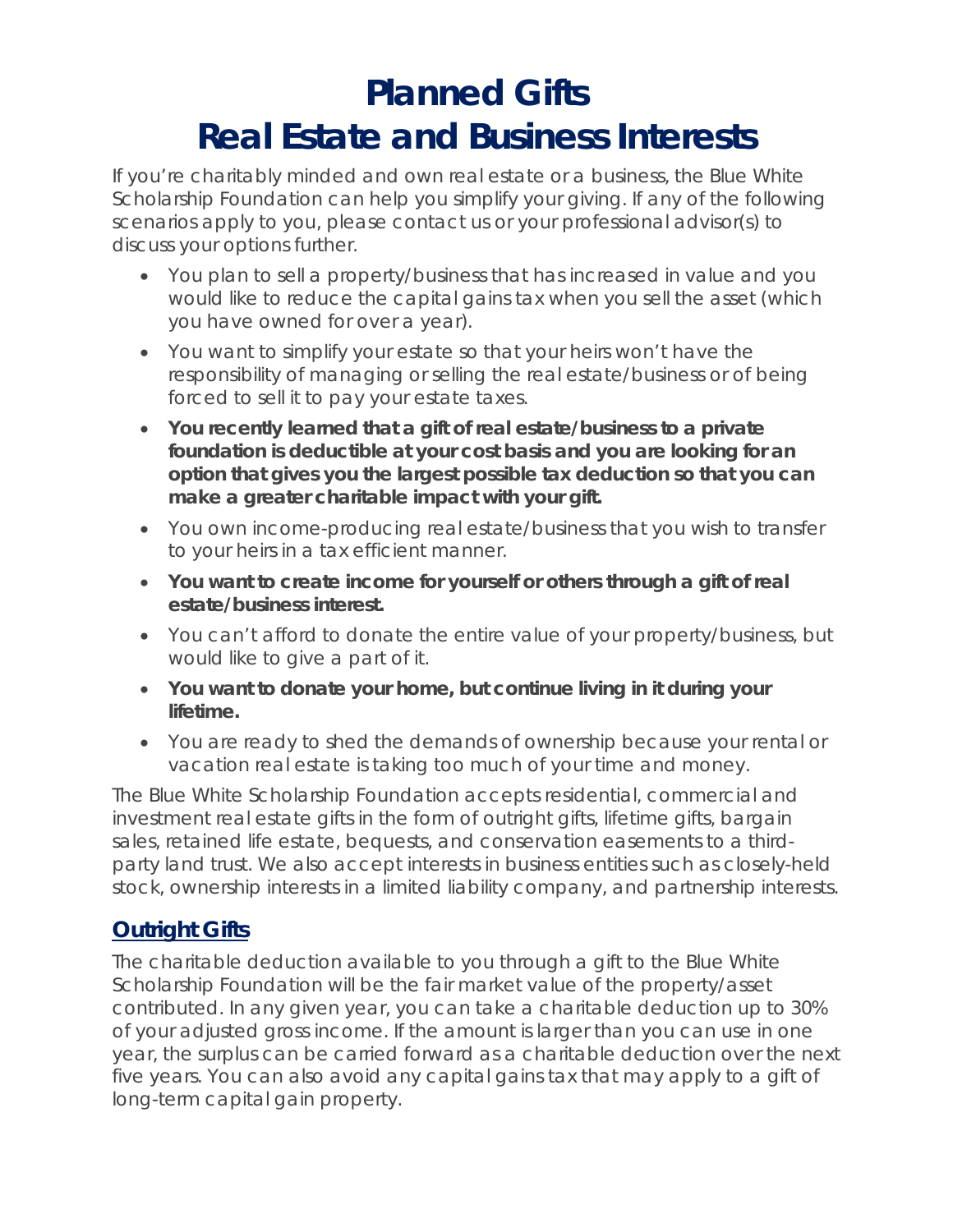#### **Gifts Providing Income**

Gifts of property/business interests can also be made through a Charitable Remainder Trust (CRT), which pays either a fixed or variable income for life or a term of years. By donating real estate/business interests to a CRT, you avoid capital gains tax liability when the property is subsequently sold. The trust can invest in a diversified portfolio of stocks, bonds, and other investments. As the donor, you receive an immediate income tax charitable deduction based on the value of the remainder interest for charity. Although BWSF currently does not set up charitable remainder trusts, we would be happy to recommend other professionals who can assist you.

#### **Gift Through a Will or Trust**

You may transfer real estate/business interests to BWSF by a gift through your will or living trust by simply designating the asset as a bequest. While such a transfer does not generate any income tax savings, all bequests to charity from a will or living trust qualify for an unlimited estate tax charitable deduction.

#### **Important Considerations**

A gift of real estate/business for charitable purposes requires careful planning. Key considerations include:

- **Marketability:** Gifts should be readily marketable to achieve the charitable objectives of the contribution. Extended holding periods are considered on a case-by-case basis.
- **Professional Appraisal:** The IRS requires that a donor obtain a professional appraisal from a qualified appraiser to substantiate the value claimed as a charitable donation. It is the donor's responsibility to procure and pay for the appraisal, which typically takes place just before or directly after the gift is made to BWSF.
- **Transactional Costs:** Costs associated with the contribution, management, and sale of an asset are borne by the donor's charitable fund created at BWSF. Examples of these costs include legal fees, broker fees, title insurance, inspection costs, property taxes, upkeep, and maintenance.
- **Inspection and Environmental Review (real estate specific):** Gifts of residential and commercial property typically require an inspection by a reputable firm. Further, certain real estate gifts may also require a preliminary environmental review to assure that the property is not subject to unknown contamination. A more in-depth review may be required in the event that the initial report uncovers the need for further testing.
- **Mortgages and Liens (real estate specific):** Donated property should generally be free of debts, liens, mortgages, and other encumbrances.